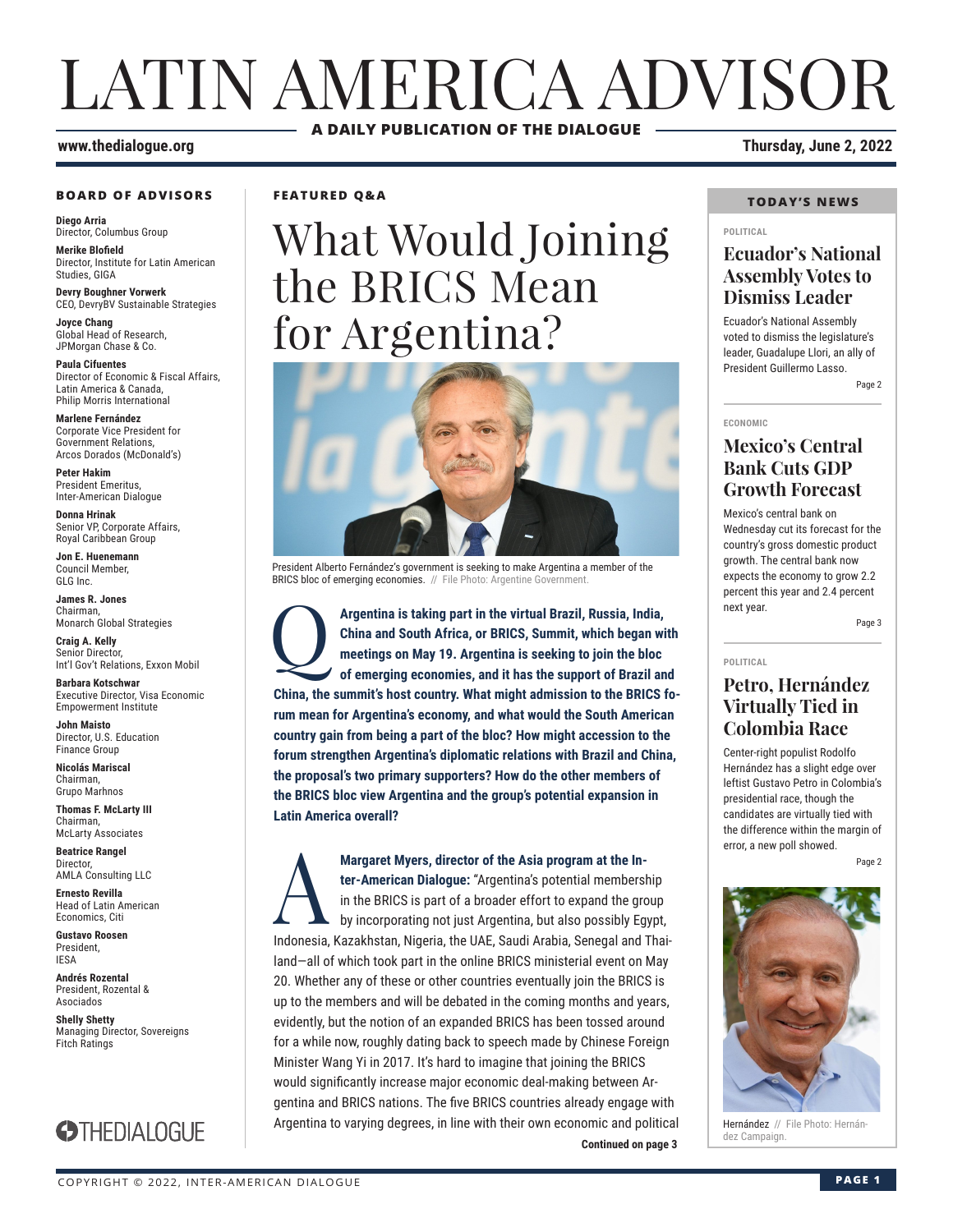## **POLITICAL NEWS**

## Petro, Hernández Virtually Tied in Colombia Race

Leftist Gustavo Petro and center-right populist Rodolfo Hernández, the two top vote-getters in the first round of Colombia's presidential election, are virtually tied ahead of the June 19 runoff, a new poll showed Wednesday, Reuters reported. The poll by Centro Nacional de Consultoria shows Hernández slightly leading with 41 percent support and Petro with 39 percent support. The difference is within the poll's margin of error of 2.8 percentage points. In the survey, approximately 14 percent did not respond or were undecided, and 5 percent said they would cast blank ballots, a protest move. The survey polled 1,200 people on Monday and Tuesday. In last Sunday's first round of the election, Petro, a current senator, former guerrilla and former mayor of Bogotá, won 40.3 percent of the vote. Hernández, an anti-establishment businessman and former mayor of Bucaramanga, garnered 23.9 percent of the vote. Center-right candidate Federico "Fico" Gutiérrez, who had been running in second place in some polls ahead of the first round, ultimately came in third, failing to win a spot in the runoff. Soon after the results were announced on Sunday, Gutiérrez endorsed Hernández. "Although anything can happen in the next three weeks, Hernández—who is likely to draw a huge proportion of Fico's supporters—seems to be in a stronger position," Michael Shifter, a senior fellow and former president of the Inter-American Dialogue, told the Advisor in a **[Q&A](https://www.thedialogue.org/wp-content/uploads/2022/06/LAA220601.pdf)** published Wednesday. "Petro was prepared to do battle with Fico. Now he will have to adapt and redo his campaign strategy before June 19," he added. Though Colombia's stock market and peso rose on the news that Hernández could beat Petro, the bounce could be short-lived as neither candidate is likely to pursue policies to improve Colombia's trade conditions or reduce its high level of debt, analysts told Reuters. Hernández has vowed to shrink the size of the government and use the resulting savings to

pay off student debt, lower the value-added tax and combine government subsidies into one basic income. Hernández has also vowed to fight corruption, though he himself is being investigated in connection with graft allegations, Reuters reported. Petro has gained recognition by condemning corruption and violence by right-wing paramilitaries and allied groups, the wire service reported.

## Ecuador's National Assembly Votes to Dismiss Leader

Ecuador's National Assembly late on Tuesday voted to dismiss the legislature's leader, Guadalupe Llori, EFE reported. The first Indigenous woman to serve in the position, Llori was accused of failure to fulfill her duties and discrediting the assembly, the wire service reported. The move came as a blow to President Guillermo Lasso, who counted Llori as a close ally. In dismissing Llori, the National Assembly appointed the chamber's vice president, independent lawmaker Virgilio Saquicela, to replace her, Reuters reported. In a statement, Saquicela said he invited Lasso to "seek solutions to insecurity, to seek laws that benefit the country [and] to sit down with all sectors to find ways to solve Ecuador's serious problems." Several political parties had sought to remove Llori as the assembly's president, saying she had blocked moves against her leadership and had also failed to convene pending sessions of the legislature. Llori had sought protection from dismissal from Ecuador's judiciary, but judges had left the decision to her fellow lawmakers. Though she was removed as the assembly's leader, Llori retains her position as a member of the body. Llori did not attend the session in which she was removed, and Reuters was unable to reach her for comment. Lasso's government has faced strong opposition in the assembly to his proposals on investment and security, and he has threatened to go around lawmakers by enacting decrees and taking other actions. In addition to legislative opposition, Lasso has faced high levels of violence in Ecuador, as well as deadly prison riots.

## **NEWS BRIEFS**

## **Argentina's Fernández Confirms Attendance at Summit of the Americas**

Argentine President Alberto Fernández confirmed Wednesday in a call with U.S. President Joe Biden that he will attend next week's Summit of the Americas in Los Angeles, Reuters reported. Fernández has been among the leaders pressuring the White House to invite Cuba, Venezuela and Nicaragua to the summit. Other presidents, including Mexico's Andrés Manuel López Obrador, have said they will not attend if any countries in the region are excluded.

## **Rescuers Seeking to Reach 14 Trapped Miners in Colombia**

A coal mining explosion near El Zulia in northern Colombia trapped 14 miners underground on Monday, and rescue teams have been working to save them, despite a gas build-up and heavy rains, BBC News reported today. Jhon Olivares, the regional mining secretary, said that the explosion caused an impact that "was strong and the subsequent fire has generated contaminating gases." One miner on the surface of the coal mine died due to burns from the explosion's wave. Last year, 148 mining-related deaths were recorded in Colombia.

## **Brazil's Petrobras Agrees to Take Full Control of Italy-Based Ibiritermo**

Brazilian state oil company Petrobras signed a deal to take full control of electricity company Ibiritermo, which is owned by Italy's Edison, the oil company announced Wednesday, Reuters reported. The deal gave Petrobras access to the 50 percent stake in Ibiritermo that it did not already own and is part of the company's effort to own assets in which it only had a partial stake. At the close of the contract, Edison is set to receive 2.5 million reais (\$519,200) for the sale.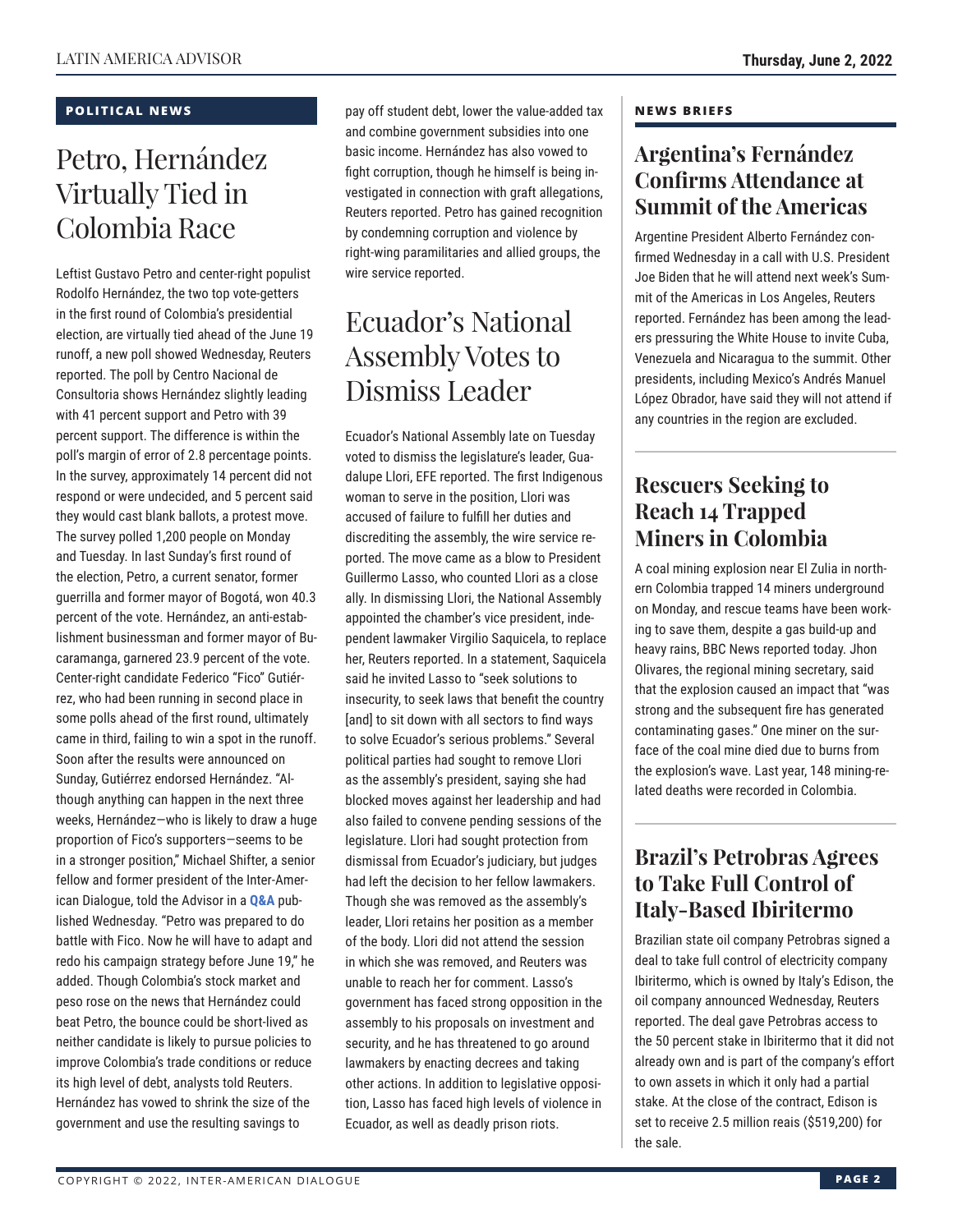## **ECONOMIC NEWS**

## Mexico's Central Bank Cuts Economic Growth Forecast

Mexico's central bank, known as Banxico, cut its economic growth forecast for 2022 and 2023, given continued supply chain shortages and the war between Russia and Ukraine, according to its quarterly inflation report released Wednesday, Bloomberg News reported. The central bank expects gross domestic product to increase 2.2 percent for 2022, which is lower than the previously estimated 2.4 percent from its report three months ago. Banxico has also estimated that next year's economic growth will stand at 2.4 percent, a decline from the previously expected 2.9 percent increase, Bloomberg News reported. In a Wednesday Twitter posting presenting some of the report's findings, the central bank noted that its expectations for this year and next year's inflation have increased significantly. Referring to the inflation rates, Banxico said that the "medium-term ones increased, while the long-term ones have remained at levels above the goal." Alberto Ramos, chief Latin America economist for Goldman Sachs Group, expects that Banxico will deliver two consecutive 75-basis-point hikes to its key rate to end the year at 9.5 percent, Bloomberg News reported. He said that in Goldman Sachs' assessment, "only clear signs that inflation has peaked is likely to sway" the board from faster tightening in June. [Editor's note: See related **[Q&A](https://www.thedialogue.org/wp-content/uploads/2022/02/LAA220207.pdf)** in the Feb. 7 issue of the Advisor.]

## **BUSINESS NEWS**

## High Crude Prices Lead to Windfall for Mexico's Pemex

Petróleos Mexicanos, or Pemex, received \$5.4 billion more than expected in the period from

### **FEATURED Q&A / Continued from page 1**

interests. China inked a quite a few big deals with Argentina just a few months back, when Fernández signed onto the Belt and Road Initiative. Eventual membership (following Uruguay's example) in the New Development Bank, or BRICS Bank, might afford Argentina some additional access to finance, but China is already reportedly backing a number of infrastructure and energy projects in the country. Argentina's interest in joining the BRICS is symbolically important, however. It's reflective of Argentine support for a G20 alternative, or 'cooperation in the face of a world order which functions for the benefit of a few,' as Fernández noted. A BRICS plus Argentina would take some time to materialize, but Fernández has already received tacit support from Brazil, China and India, according to Télam."

Mariano Machado, senior Amer-<br>
icas analyst at Verisk Maplec-<br>
roft: "Argentina's relationship<br>
with the BRICS group is long-<br>
standing The group accounts for approxi**icas analyst at Verisk Maplecroft:** "Argentina's relationship with the BRICS group is longstanding. The group accounts for approximately 30 percent of the country's exports and 43 percent of imports, and Argentina participated in the bloc's 2014 (Brasília) and 2018 (Johannesburg) summits. Importantly, Beijing has been the driving force behind past and current invitations. So, despite any hurdles in the formal accession process, the fact that Buenos Aires takes priority is

January to May, reaching \$13 billion for crude sold in international markets, Bloomberg News reported Wednesday, citing a person familiar with the situation. The Mexican state oil company's surplus revenue has been attributed to the year-to-date crude price rally. Furthermore, the figures do not take taxes into account. The company's debt stood at \$108.1 billion at the end of March, and the company saw \$6 billion in profits in the first quarter of this year, the news service reported. With the international price rally of oil prices, Pemex abandoned its previously announced plans to cut its exports by 50 percent this year, which had been an

evidence of a shift in gears in China-Latin America and Caribbean (LAC) relations. China's presence in the region increased as the United States became less involved. In turn, most LAC countries—regardless of political hues—are now launched into a strategy of maximizing gains stemming from the

## **The fact that Buenos Aires takes priority is evidence of a shift in gears in China-Latin America and Caribbean (LAC) relations."**

**— Mariano Machado**

navigable space between the East and West. Argentina is no exception and has carefully nurtured relations with Beijing, leveraging on it to secure institutional participation, such as the BRICS accession discussion, and material gains—mostly in investment infrastructure. The country's accession to the Asian Infrastructure Investment Bank (in 2021) and the Belt and Road Initiative (in 2022) are key examples of this strategy, and the fact that the next goal is full membership in the New Development Bank (the BRICS financial arm) reinforces this link. Moving forward, we expect President Alberto Fernández to double down on this path, even aiming to

#### **Continued on page 4**

effort to make Mexico more self-sufficient in its oil consumption, Reuters reported. The company's crude oil exports in April went up 13 percent in comparison to the month before, reaching just over one million barrels of crude per day (bpd). Due to the high costs related to the importation of diesel and gasoline, the Mexican government has begun to subsidize prices at the pump, Bloomberg News reported. On Tuesday, Pemex announced that it will be using a peer-to-peer refinancing program in an effort to pay back \$2 billion in debt with suppliers and contractors, the Financial Times reported.